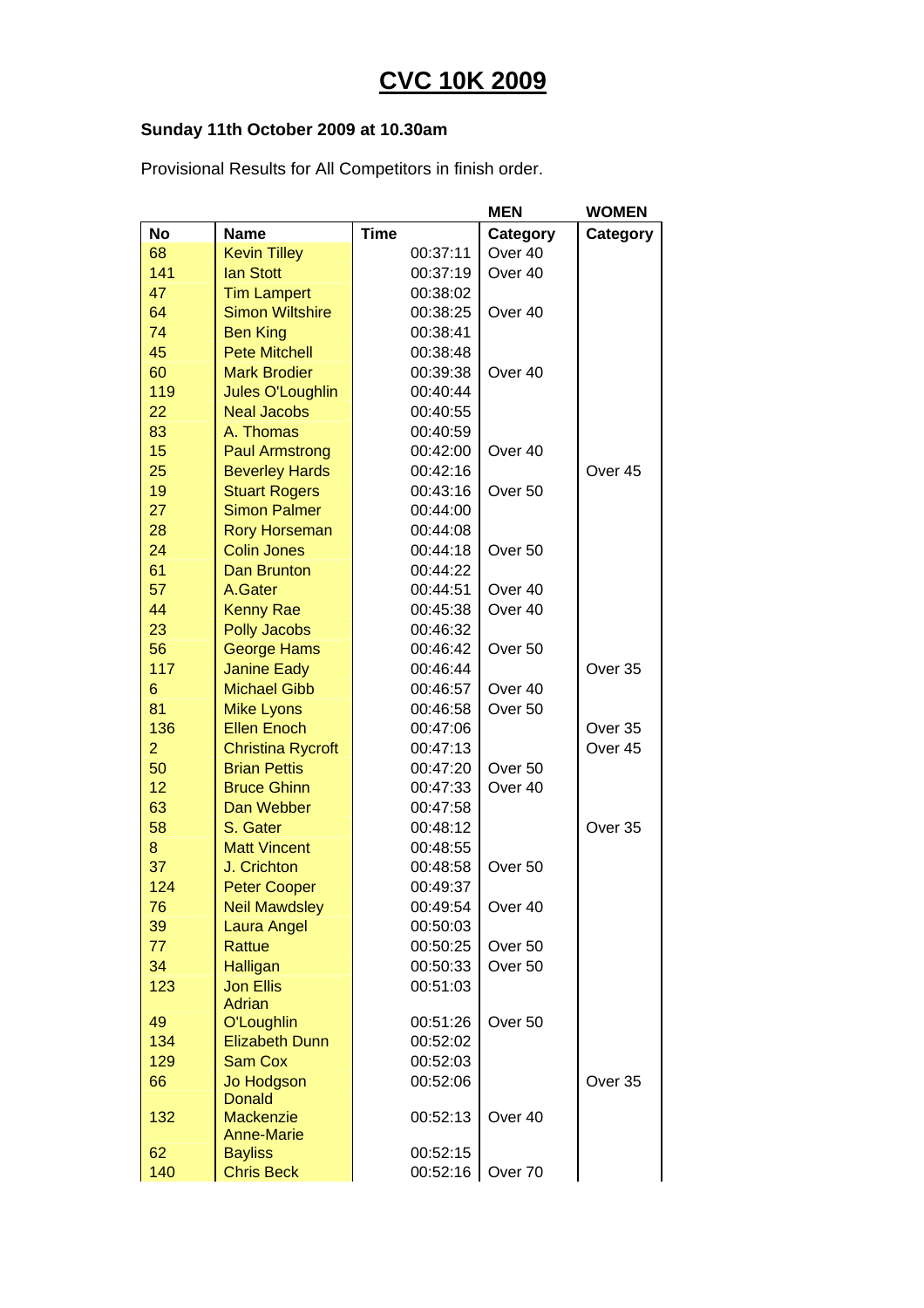| 138         | <b>Annabel Walters</b>                  | 00:52:26             |                    | Over 35            |
|-------------|-----------------------------------------|----------------------|--------------------|--------------------|
| 131         | <b>Jodie Scott</b>                      | 00:52:28             |                    |                    |
| 142         | <b>Des Coffey</b>                       | 00:52:29             | Over <sub>60</sub> |                    |
|             | Sarah                                   |                      |                    |                    |
| 73          | Warrington                              | 00:52:32             |                    | Over 35            |
| 139         | <b>Karl Burton</b>                      | 00:52:32             | Over 40            |                    |
| 137         | R. Western                              | 00:52:33             | Over 40            |                    |
| 79          | <b>Jonathon Bryan</b>                   | 00:52:42             | Over 40            |                    |
| 130         | <b>Peter Hamilton</b>                   | 00:52:48             | Over 40            |                    |
| 122         | <b>Damien Murphey</b>                   | 00:52:50             | Over 40            |                    |
| 120         | <b>Alison Sargent</b>                   | 00:52:56             |                    |                    |
| 118         | <b>Emellia Ker</b>                      | 00:52:57             |                    |                    |
| 82          | <b>Sue Ford</b>                         | 00:53:07             |                    | Over 35            |
| 71          | <b>Nicky</b>                            | 00:53:08             |                    |                    |
| 32          | P.A. Blythman                           | 00:53:37             | Over 50            |                    |
| 38          | <b>Simon Davies</b>                     | 00:54:08             | Over 40            |                    |
| 67          | <b>Simon Small</b>                      | 00:54:14             | Over 40            |                    |
| 65          | <b>Adam Hingley</b>                     | 00:54:15             | Over 40            |                    |
|             | <b>James</b>                            |                      |                    |                    |
| 75          | Greenhalch                              | 00:54:33             |                    |                    |
| 51          | <b>Roger Eustis</b>                     | 00:55:10             | Over <sub>50</sub> |                    |
| 40<br>78    | <b>Matt Payne</b><br><b>Kate Mullen</b> | 00:55:14<br>00:55:17 |                    |                    |
| 1           |                                         | 00:55:34             |                    | Over 35            |
| 70          | J. Harvey<br>M. Pettitt                 | 00:55:42             | Over 50            |                    |
| $\mathbf 9$ | I. Vincent                              | 00:56:05             | Over 40            |                    |
| 54          | <b>Martin Brown</b>                     | 00:56:07             | Over 40            |                    |
| 29          | <b>Robert Cains</b>                     | 00:56:16             | Over 70            |                    |
| 55          | <b>West</b>                             | 00:56:24             |                    | Over 45            |
| 126         | <b>Dan Smith</b>                        | 00:56:26             |                    |                    |
| 4           | <b>Zoe Rattue</b>                       | 00:56:31             |                    |                    |
| 59          | <b>Jane Hamilton</b>                    | 00:57:04             |                    | Over 45            |
| 72          | <b>Paul Cadge</b>                       | 00:57:10             | Over <sub>40</sub> |                    |
| 135         | <b>Cara Bullmore</b>                    | 00:57:18             |                    | Over 35            |
|             | Callum                                  |                      |                    |                    |
| 133         | <b>Mackenzie</b>                        | 00:57:29             |                    |                    |
| 41          | <b>Kevin Padley</b>                     | 00:57:33             | Over 40            |                    |
| 128         | <b>Charlie West</b>                     | 00:57:39             |                    |                    |
|             | Selim<br><b>Auckburally</b>             | 00:58:14             |                    |                    |
| 35<br>69    | J. Pettitt                              | 00:58:14             |                    | Over 45            |
| 80          | <b>Alice Lyons</b>                      | 00:58:14             |                    | Over <sub>45</sub> |
| 17          | <b>Jane Ebel</b>                        | 00:59:12             |                    | Over 45            |
| 20          | <b>Carl Stoker</b>                      | 01:00:16             |                    |                    |
| 31          | <b>J.Cooksey</b>                        | 01:02:52             | Over <sub>50</sub> |                    |
| 53          | <b>Luke Farmer</b>                      | 01:03:47             |                    |                    |
| 52          | <b>Mark Farmer</b>                      | 01:03:48             | Over 40            |                    |
| 125         | <b>Tom Bray</b>                         | 01:04:26             |                    |                    |
|             | <b>Emma</b>                             |                      |                    |                    |
| 18          | <b>Thompson</b>                         | 01:06:27             |                    |                    |
| 33          | <b>Matt George</b>                      | 01:06:28             | Over 40            |                    |
| 30          | <b>Diana Charnley</b>                   | 01:06:40             |                    | Over 45            |
| 16          | <b>Mary Haddad</b>                      | 01:06:48             |                    | Over 45            |
| 46          | <b>Jo Tapper</b>                        | 01:08:01             |                    | Over <sub>55</sub> |
| 48          | <b>Denise Wight</b>                     | 01:08:20             |                    | Over 45            |
| 43          | P.Archer                                | 01:08:35             |                    | Over 45            |
| 5           | <b>Binal Sawjani</b>                    | 01:10:10             |                    | Over 35            |
| 3           | <b>Sandra</b>                           | 01:11:49             |                    | Over 35            |